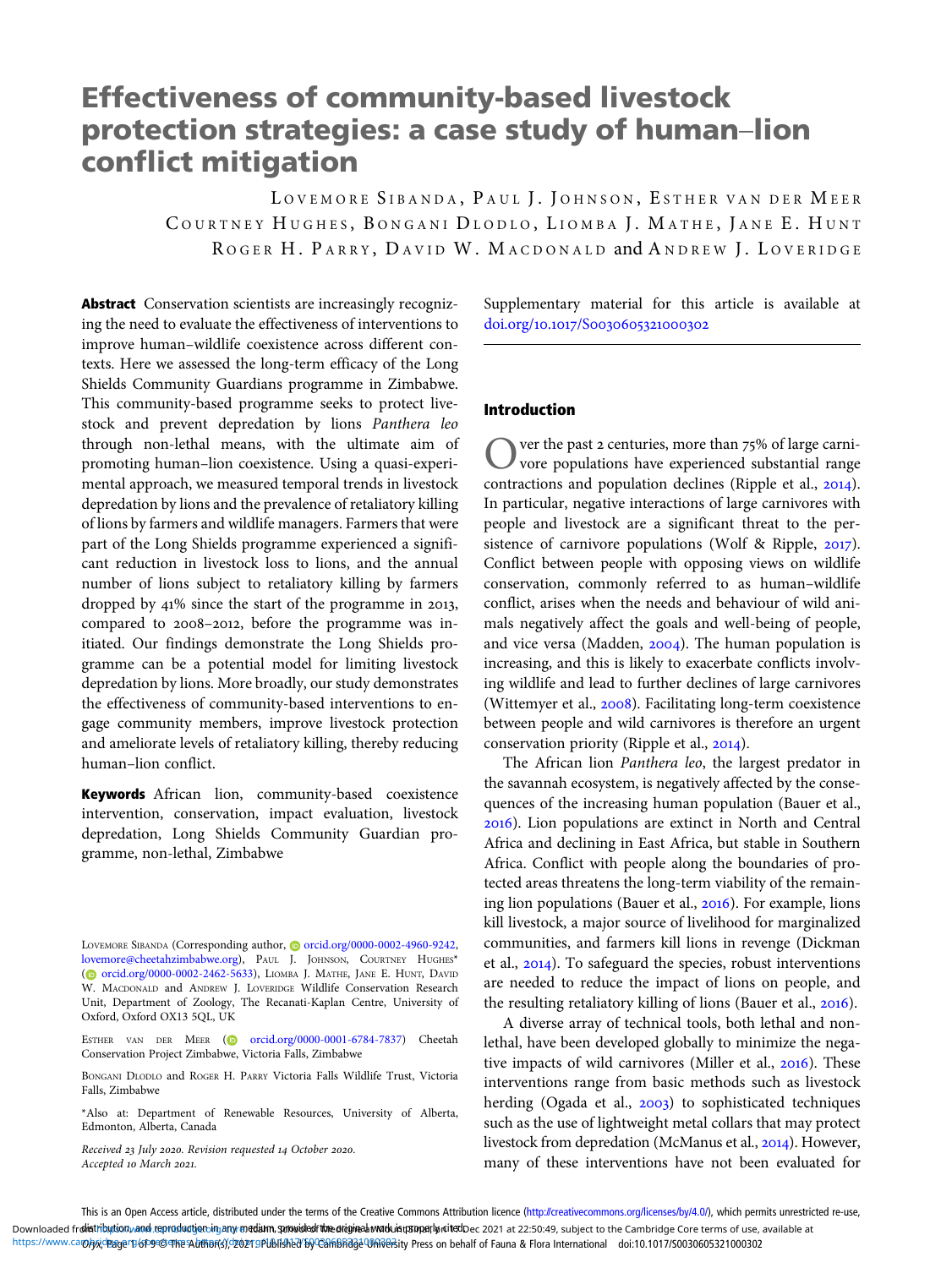effectiveness (van Eeden et al., 2018), mainly because of the associated costs and practical difficulties (Baylis et al., 2016).

The Hwange-Matetsi Protected Area Complex in northwestern Zimbabwe is of global importance for lion conservation (Cushman et al., 2018). The protected area is part of the wider Kavango Zambezi Transfrontier Conservation Area and is home to one of the world's largest remaining lion populations, with  $>$  1,000 individuals (Bauer et al., ). As for many lion populations, persecution by farmers along the community–protected area interface in retaliation for livestock loss is a serious threat to this population (Loveridge et al.,  $2017$ ). Over 1,000 livestock (c. 19% of the entire livestock population) were killed by large predators including lions during  $2008 - 2013$ , and c.  $50$  lions (mostly females with dependent cubs and subadult males) were killed in retaliation by farmers and local authorities during the same period (Loveridge et al., 2017). The factors influencing the frequency and magnitude of livestock attacks by lions in this area are well studied. Livestock depredation by lions peaks during the wet months, when livestock is herded away from crop fields and closer to the protected area (Kuiper et al., 2015). The majority ( $> 80\%$ ) of lion attacks on livestock occur at night when many livestock are left to graze unattended rather than being securely enclosed in protective kraals (Loveridge et al., 2017).

In 2012, in collaboration with local traditional leaders, we introduced a community-based coexistence programme known as Long Shields Community Guardian (hereafter the Long Shields programme) in north-western Zimbabwe. We collaborated with local communities to ensure that the programme's aims, actions and outcomes were relevant to all stakeholders and aligned with the interests of the community, and that the programme was locally appropriate and consistent with norms and customs.

The Long Shields programme was modelled on the Lion Guardians programme in Amboseli, Kenya, which aims to provide non-lethal solutions, such as educational outreach and deterring lions, to reduce the impact of lions on people and promote coexistence (Hazzah et al., 2014). To illustrate the inputs, activities, target audiences and desired outcomes of the Long Shields programme, we followed the theory of change methodology, which involves a logical, ordered sequence for programme design and evaluation (Woodhouse et al., 2015). The theory of change framework has been used elsewhere in other conservation contexts (Morehouse et al., ) and can be particularly useful for structuring data collection and prioritizing the activities and goals of future programmes.

As part of a broader evaluation, we hypothesized that the programme would improve farmers' attitudes towards lions and facilitate human–lion coexistence by  $(i)$  reducing livestock loss to lions (both perceived and actual), (2) reducing the risk to human safety, and  $(3)$  creating awareness of the programme and its demonstrated efforts. Results to date

suggest that hazing or chasing so-called problem lions is an effective method for deterring young lions from communal farmlands (Petracca et al., 2019) and that the programme is well received within the target communities. Consequently, there has been a positive shift in farmers' attitudes towards lions (Sibanda et al., 2021). Evidence from other areas also suggests that assisting farmers in building sturdy livestock enclosures and alerting them of approaching lions are both effective methods for limiting livestock depredation (Lichtenfeld et al., 2014).

To establish whether the Long Shields programme was effective in mitigating livestock depredation by lions, we examined the long-term trends before (2008-2012) and after  $(2013-2017)$  the implementation of the programme, and compared levels of livestock depredation between participating and non-participating farmers. We also examined the temporal trends in retaliatory killings of lions by local farmers before and after programme implementation. We hypothesized that as a result of the programme's activities there would be (1) a significant decrease in livestock depredation by lions for participating farmers (treatment group) in comparison to non-participating farmers (non-treatment group), and  $(2)$  a significant reduction in retaliatory killings of lions by participating farmers after the introduction of the programme.

## Study area

Our study was implemented in three rural communities in communal lands in north-western Zimbabwe ([Fig.](#page-2-0) ): Mabale (Dingani Chieftainship: 480 km<sup>2</sup>), Tsholotsho (Matupula and Siphoso Chieftainships: 2,171 km<sup>2</sup>) and Victoria Falls (Mvuthu and Shana Chieftainships: 655 km<sup>2</sup>). Mabale and Tsholotsho rural communities are adjacent to Hwange National Park, and Victoria Falls communal area is adjacent to Zambezi National Park. Both Hwange and Zambezi National Parks are part of the Hwange-Matetsi Protected Area Complex. The Sikumi Forest Land provides a buffer between Mabale and Hwange National Park, and Fuller Forest Land lies between Victoria Falls and Zambezi National Park. Differences in human settlement density across the study sites are summarized in Supplementary Table 1.

The study area is semi-arid, with a mean annual rainfall of 600 mm (interannual CV =  $25\%$ ; Guerbois et al.,  $2013$ ). Crop cultivation and livestock-rearing are the two primary sources of livelihoods. Common livestock reared include cattle Bos taurus, donkeys Equus asinus, sheep Ovis aries and goats Capra hircus (Sibanda et al., 2020). Some farmers herd their livestock and pen them at night as is traditional, but previous studies have found evidence of some less careful herding practices (e.g. Kuiper et al., 2015; Loveridge et al., ). Livestock is grazed on designated rangeland usually located within the communal lands. Farmers in

Downloaded from<https://www.cambridge.org/core>. Icahn School of Medicine at Mount Sinai, on 17 Dec 2021 at 22:50:49, subject to the Cambridge Core terms of use, available at

<https://www.cambridge.org/core/terms>.<https://doi.org/10.1017/S0030605321000302>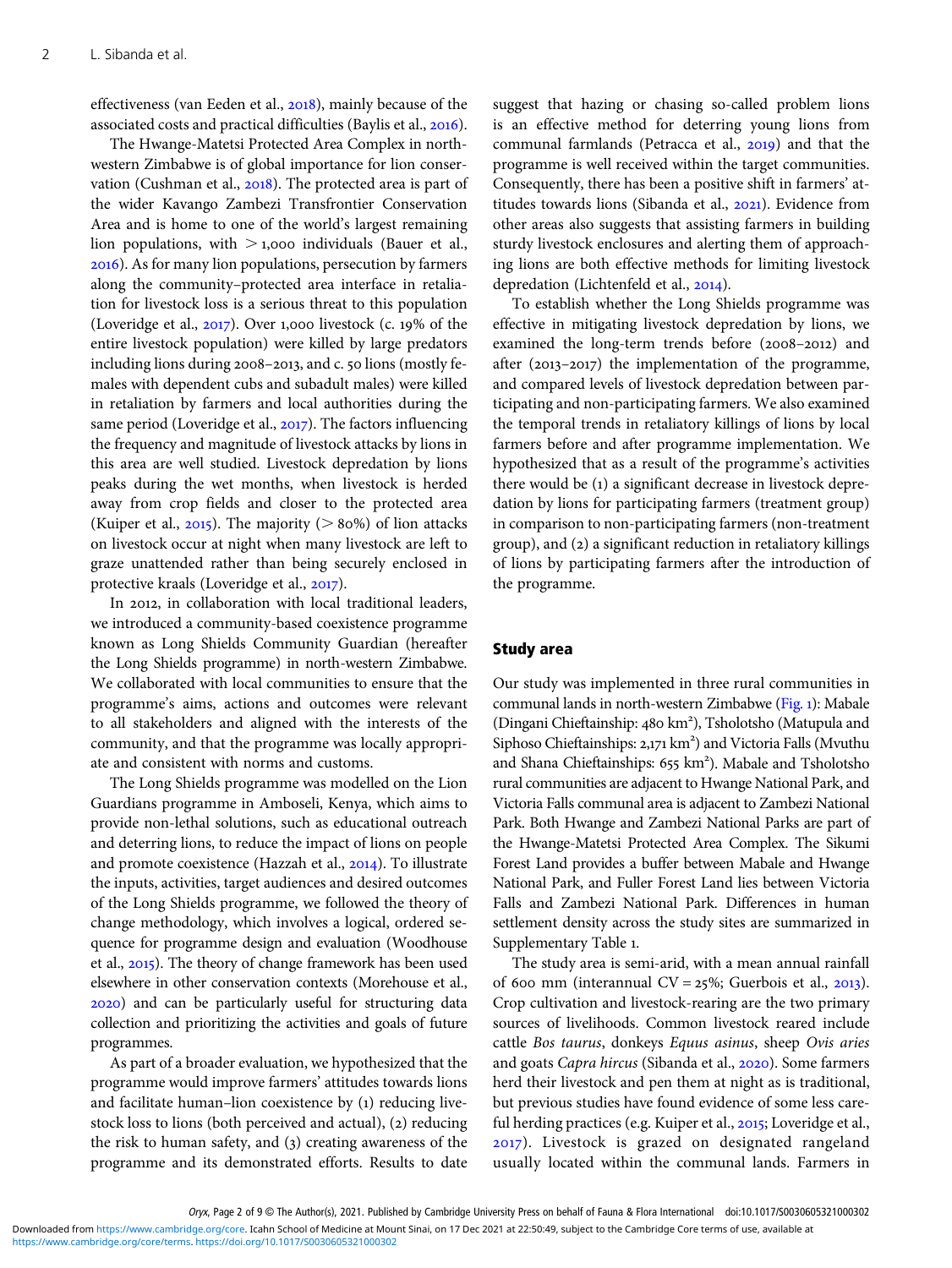<span id="page-2-0"></span>

FIG. 1 The study area in north-western Zimbabwe, showing three communal areas where the Long Shields Community Guardian programme was implemented, with locations of lion Panthera leo attacks on livestock and retaliatory killings of lions during 2008-2017.

Tsholotsho and Victoria Falls graze their livestock on communal grazing areas located within the communal land, whereas limited grazing opportunities in Mabale drive farmers to graze their livestock within a protected area (Sikumi Forest Land) in search of quality forage and water for their animals (LS, pers. obs., 2020). Human population and development are increasing (Guerbois et al.,  $2013$ ), and the need to access the Sikumi Forest Land for grazing has contributed to an increase in attacks on livestock by wild carnivores (Perrotton, 2015).

The Zimbabwe Parks and Wildlife Management Authority and the Rural District Councils are responsible for managing wildlife outside the Park. Lethal control (i.e. shooting) is often the preferred method for dealing with so-called problem animals, especially for dangerous species such as the lion (Loveridge et al., 2010). Legal prosecution of farmers for killing lions is uncommon; only two farmers were prosecuted for illegally killing a lion during the study period. Farmers do not receive financial compensation from the government for livestock or crop losses to wild animals (Sibanda et al., 2020). Tsholotsho, Mabale and Victoria Falls are all part of the Communal Areas Management Programme for Indigenous Resources, a community-based natural resources management programme that seeks to provide benefit through Rural District Councils to communities living alongside wildlife areas, such as the provision of water sources and the renovation of local schools, clinics and roads (CAMPFIRE, 2016). Although the Communal Areas Management Programme for Indigenous Resources recorded significant success since it was initiated in the early 1980s, more recently most farmers, particularly in our study area, have felt strongly negative towards it, claiming they receive few direct benefits (Western et al.,  $2019$ ).

# Methods

## Experimental design

We used a quasi-experimental design with before–after control–intervention measurements (Thiault et al.,  $2017$ ), sampling treatment and non-treatment groups of farmers simultaneously before and after the introduction of the Long Shields programme. This design is commonly applied to estimate the causal effects of an intervention on a target population when random assignment to a treatment is not possible (Gertler et al., 2011). Our study involved a total of 99 villages, each with  $10-75$  farmsteads, all located within a 20-km radius of the Park boundary. Of these,  $47\%$  (n = 46; Mabale =  $9$ , Tsholotsho =  $15$  and Victoria Falls =  $22$ ) were part of the Long Shields programme, and the remaining 53% ( $n = 53$ ; Mabale = 18, Tsholotsho = 29 and Victoria Falls  $= 6$ ) were not. We selected villages to be included in the programme non-randomly, based on previous significant livestock depredation, because we considered it ethically unacceptable to randomly allocate villages affected by potentially life-threatening situations to treatment or nontreatment groups.

#### Long Shields Community Guardian programme

We introduced the community-based programme in six key stages. Firstly, we conducted a baseline survey to examine the attitudes of farmers towards lions, and underlying factors (Sibanda et al., 2020). In consultation with local traditional leaders, we used the theory of change framework to develop a logical model of behavioural change (Supplementary Fig. 1). We then recruited  $14$  local farmers ( $12$  men, two women) as Community Guardians, who were selected from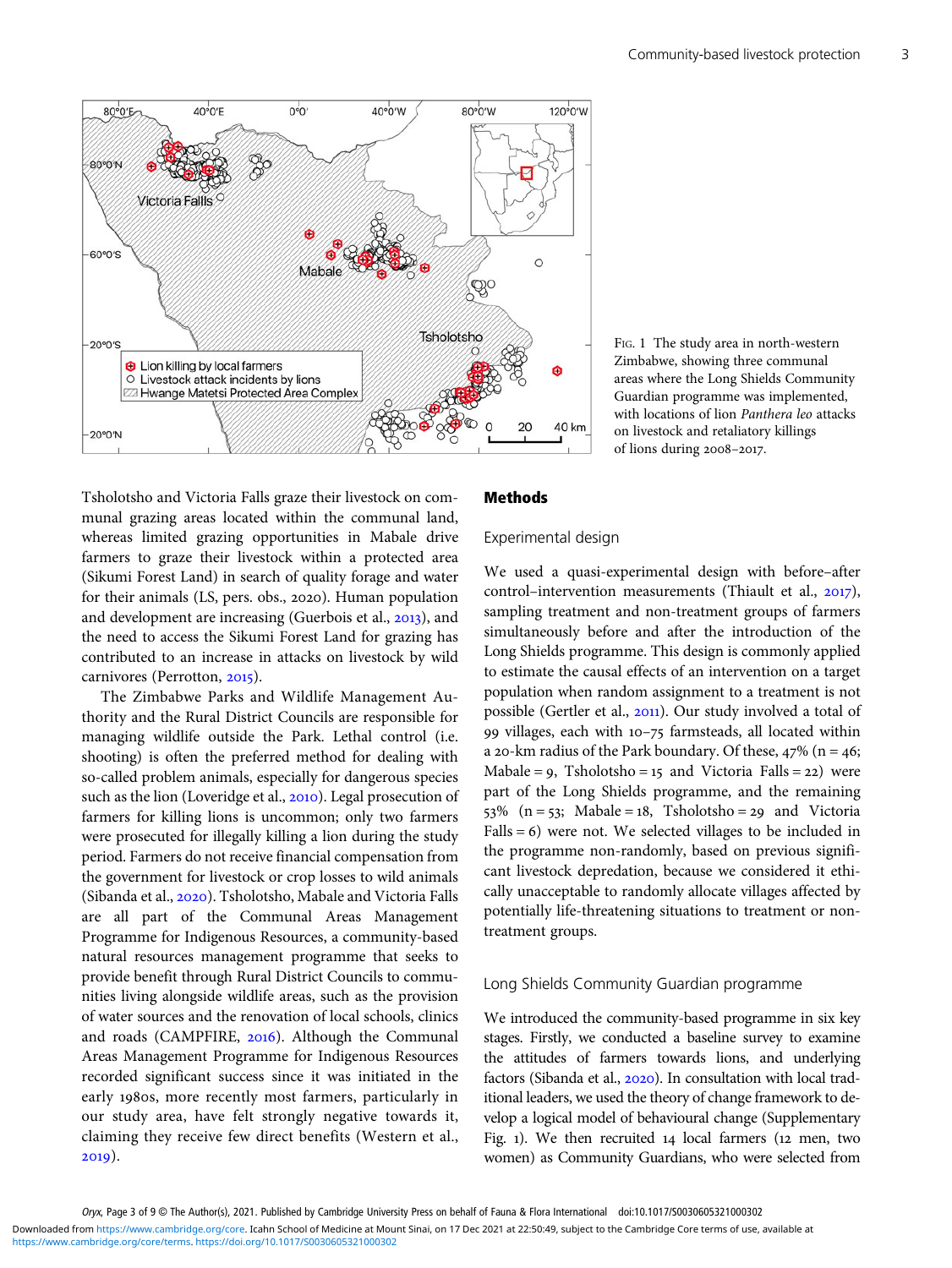a shortlist of candidates recommended by local traditional leaders and the wider community. We selected candidates based on previous direct experience with lions (e.g. people who had physically chased a lion), liter-

acy, residency within the local area and good standing in the community. Community Guardians were then trained by the Trans-Kalahari Predator Project (WildCRU, University of Oxford, Oxford, UK) in lion tracking and the use of radiotelemetry, GPS data collection protocols (e.g. livestock depredation assessment) and conflict mitigation techniques (e.g. herding, kraal fortification).

As part of the programme's early warning system, during  $2013 - 2017$  we identified 21 lions (males = 14; females = 7; Mabale = 6; Tsholotsho = 9; Victoria Falls = 6) across nine prides/coalitions and fitted them with GPS collars to monitor their movement. Only one or two individuals were collared per pride/coalition, and lions were selected for collaring based on their home ranges significantly overlapping with the local farming communities outside the protected areas and whether the animals were likely to disperse. The collars recorded the lions' locations every 2 hours. Whenever lions were within 3 km of a protected area boundary, Community Guardians sent a warning message (via WhatsApp; Meta Platforms, Menlo Park, USA) to a network of farmers within treatment villages. Lions that crossed the Park boundary and approached human settlements would be hazed (chased) by the Community Guardians and volunteers within the treatment villages using a vuvuzela, a plastic horn that produces an irritating sound of c.  $127$  decibels (Petracca et al.,  $2019$ ). A long-term dataset collected using a combination of spoor and camera-trap surveys suggest the lion population density  $(c. 2.5$  lions/100  $km<sup>2</sup>$ ) remained constant throughout the study period (WildCRU, unpubl. data). The Long Shields programme was piloted in Mabale communal area for 6 months before expanding to Tsholotsho in January 2013 and Victoria Falls in June 2016.

## Monitoring of livestock depredation and lion mortality

We monitored livestock attacks by lions and retaliatory lion killing by farmers over a 10-year period (January 2008-December 2017). We define an attack as an event in which a carnivore killed or injured one or more livestock species. The majority of livestock depredation and lion mortalities were reported directly to programme personnel, with an incident report form used to collect event details. For all incidents (attacks on livestock or lion mortality), we recorded the date and time of the incident, the date when it was reported, GPS coordinates of the household and/or incident site, the predator species most likely involved, livestock species attacked (cattle, donkey, sheep, goat), whether the incident occurred within or outside a kraal, circumstances

leading to retaliatory lion killing, and the cause of lion mortality (e.g. wire snare, shooting or poison). To assess the accuracy of carnivore identification by the farmers, we showed each farmer pictures of different carnivores and their paw prints, which they were asked to identify. To validate incidents of livestock loss, we verified each event by visiting the incident site. We also confirmed all incidents with the village head who, as part of their official civil responsibilities, keeps a register of all livestock losses to wild carnivores in the village.

## Evaluating programme success

To examine the effects of the Long Shields programme, we used generalized linear mixed-effect models (GLMMs; Zuur et al.,  $2009$ ) with a Poisson distribution in R 4.0.0 (R Core Team, 2019). The models were fitted using the function glmer in package lme4 (Bates et al.,  $2015$ ). The number of livestock lost to lions (mean per village per year) was the response variable. The following variables and their interactions were included in the model as fixed effects: location (Mabale, Tsholotsho or Victoria Falls), treatment status (treatment or non-treatment) and time in relation to programme implementation (before or after). The effect we were most interested in was the interaction between treatment and time, as this tested the null hypothesis that there was no difference between treatment and control in the temporal trend. To control for clustering, we included village in the models as a random effect variable. To test the effectiveness of the community-based programme, we performed the likelihood ratio test (Bolker et al.,  $2009$ ), comparing models with and without the effect of interest. We validated models to evaluate the presence of overor under-dispersion through the inspection of residuals. Finally, to examine the association between the number of livestock lost to lions and the number of lions killed in retaliation (and vice versa), we performed a Pearson correlation test in R, using each year (i.e. the number of livestock or lions killed in that year) as a data point.

#### Results

#### Depredation

Over the  $10$ -year period, a total of  $1,987$  domestic animals were attacked by lions in 990 confirmed incidences (mean =  $16.59 \pm SD$  4.24 animals per month). The majority of livestock depredation incidents involved cattle  $(67\%)$ , followed by donkeys  $(17%)$ , sheep or goats  $(14%)$  and other animals (e.g. pigs;  $2\%$ ). The highest number of incidents (40%) occurred in Victoria Falls, followed by Tsholotsho  $(34%)$  and Mabale  $(26%)$ . The proportion of lion attacks on livestock inside and outside protective

Oryx, Page 4 of 9 © The Author(s), 2021. Published by Cambridge University Press on behalf of Fauna & Flora International doi:10.1017/S0030605321000302

Downloaded from<https://www.cambridge.org/core>. Icahn School of Medicine at Mount Sinai, on 17 Dec 2021 at 22:50:49, subject to the Cambridge Core terms of use, available at

<https://www.cambridge.org/core/terms>.<https://doi.org/10.1017/S0030605321000302>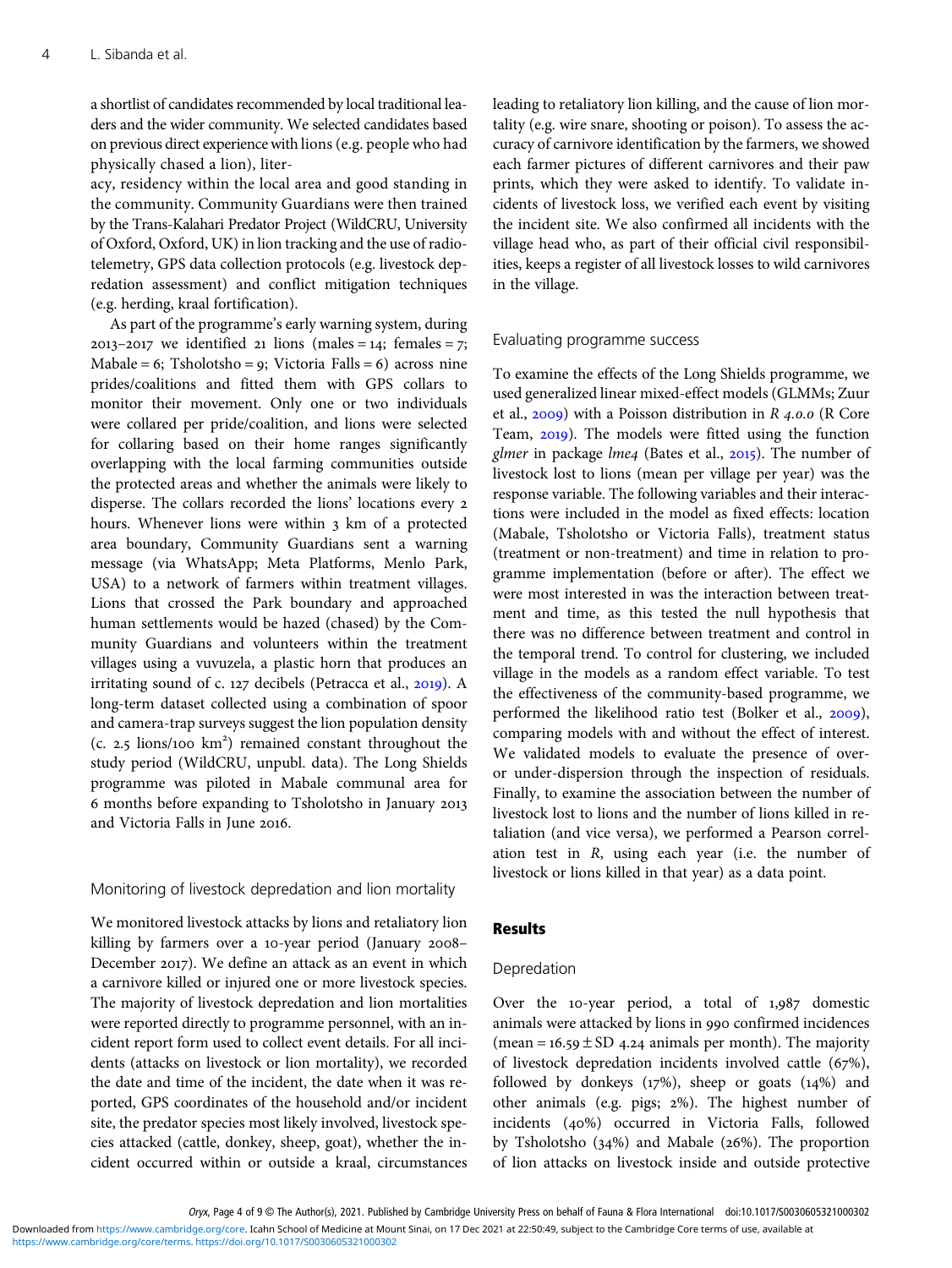<span id="page-4-0"></span>enclosures varied across the three communal areas ( $\chi^2$  = 93.52, df = 2,  $P <$  0.001), with Mabale having the greatest number of incidents inside kraals (32%). The majority of lion attacks on livestock occurred during the night  $(61\%)$ and outside kraals (83%).

#### Long Shields programme activities

During  $2013 - 2017$ , the programme sent a total of  $2,262$  early warning messages (mean  $=$  38 per month) alerting farmers to approaching lions. Fifty-one farmers were assisted in recovering missing livestock ( $n = 386$  livestock). Across the same period 21 lions were hazed to encourage them to return into the protected area on a total of  $116$  occasions (mean =  $5.5$ ) chases per lion). More than half of the chases  $(53%)$  were in Tsholotsho, followed by Mabale (40%) and Victoria Falls (7%). One hundred and four farmers approached Community Guardians seeking assistance to reinforce their kraals during this period.

# Effectiveness of the Long Shields programme in limiting livestock losses

Mean livestock losses to lions were significantly reduced in the period after initiation of the Long Shields programme in participating villages (likelihood ratio test for GLMM:  $\chi^2$  = 98.63, df = 6, P < 0.001). Mean livestock losses to lions per village per year for participating farmers in Tsholotsho decreased from 19.27 before to 12.73 after the programme was implemented. In Victoria Falls, this was 17.55 for participating farmers before vs 11.23 after programme implementation. In Mabale, however, mean livestock loss to lions for participating farmers increased from 13.44 per village per year before to 25.44 after programme implementation. (Fig. 2). In addition, mean livestock lossesfor non-participating farmers in Tsholotsho decreased slightly after the programme was implemented, but the decrease was less pronounced than for participating farmers  $(Fig. 2)$ .

## Lion mortality before and after programme implementation

During  $2008 - 2017$ , a total of  $46$  lions (males =  $26$ ; females =  $20)$  were killed in conflict-related incidents in Mabale (n=13), Tsholotsho ( $n = 23$ ) and Victoria Falls ( $n = 10$ ). Of these, 63%  $(n = 29, \text{mean} = 5.8 \text{ lions per year})$  were killed before (2008– 2012) and  $37\%$  (n = 17, mean = 3.4 lions per year) after the Long Shields programme was implemented (2013-2017). Thus, the number of lions killed in retaliation declined by 41%. Most of these lions  $(67\% , n = 31)$  were shot as problem animals by officials of national parks authorities or rural district councils. Farmers were directly involved in the illegal



FIG. 2 Mean number of livestock lost to lions per village per year during 2008–2017 before (2008–2012) and after (2013–2017) the introduction of the community-based Long Shields programme, for farmers participating (treatment) and not participating (non-treatment) in the programme. Error bars represent standard errors (SE).

killing of 15 lions, using either snares (n = 12), spears (n = 2) or poison  $(n = 1)$ . More collared lions were killed in Mabale than elsewhere ([Table](#page-5-0) 1). The proportion of lions illegally killed by farmers declined significantly after the implementation of the programme ( $\chi^2$  = 5.33, df = 1, P = 0.02), but the number of lions legally shot by officials remained unchanged [\(Table](#page-5-0) ). There was only a weak association between the number of livestock killed by lions and the number of lions killed in retaliation by farmers ( $rs = 0.54$ , df = 8, P = 0.11).

#### **Discussion**

Our findings indicate that farmer participation in the Long Shields programme is a significant factor in reducing livestock loss to lions. Since the inception of the Long Shields programme in 2013, participating farmers in Tsholotsho and Victoria Falls recorded an overall decrease in livestock loss to lions compared to non-participating farmers. We suggest this is because participating famers were alerted to approaching lions via the Long Shields programme and consequently moved their livestock to areas with lower depredation risk. In addition, using vuvuzelas to haze lions that crossed over the Park boundary into village settlements, encouraging farmers to report missing livestock to prevent attacks, and assisting them to repair livestock kraals to avoid night-time predation may have also contributed to a decline in livestock depredation.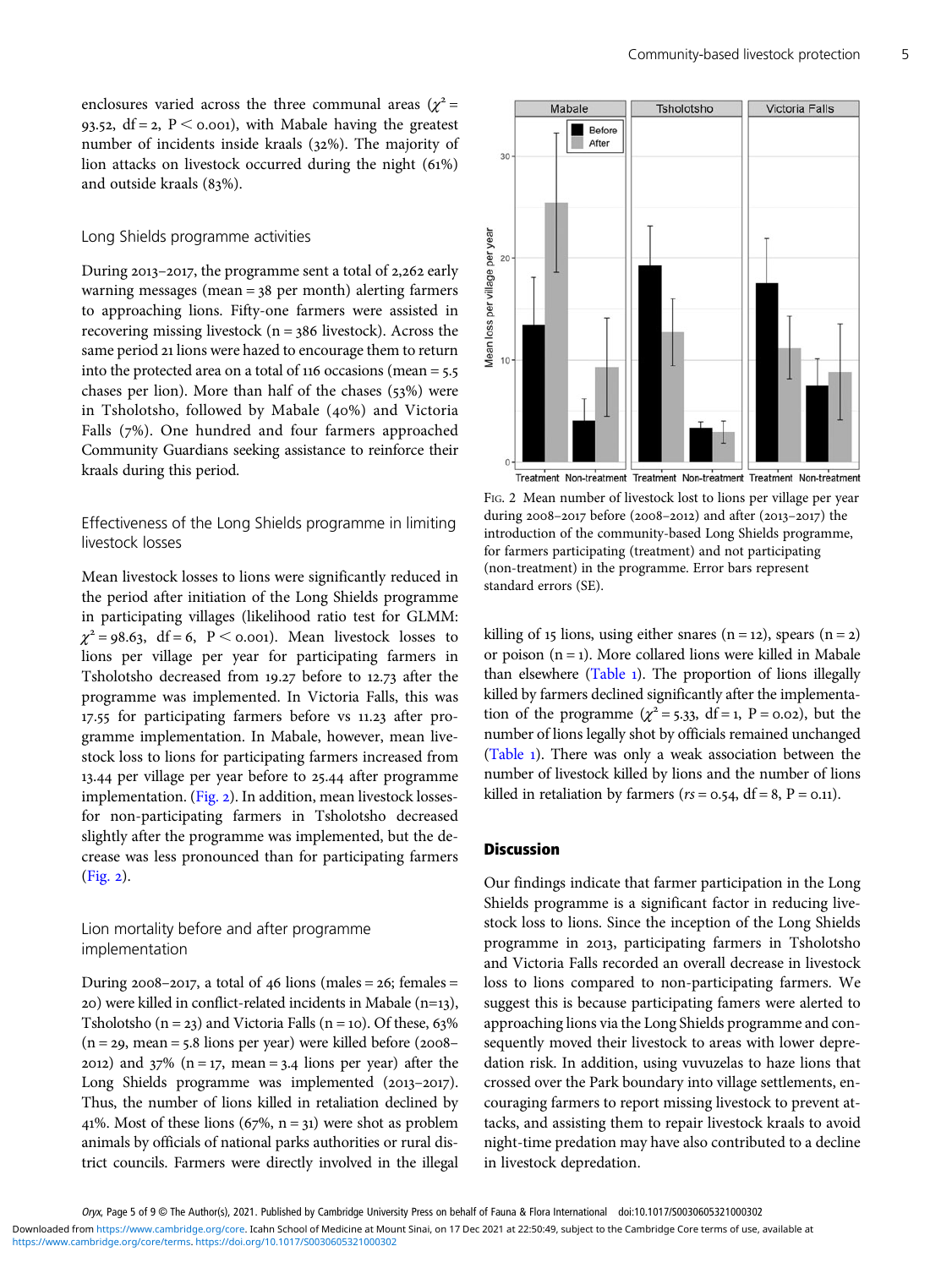|                       | Mabale |    |       |    | Tsholotsho |    |       |          | Victoria Falls |    |          |          | Total  |       |
|-----------------------|--------|----|-------|----|------------|----|-------|----------|----------------|----|----------|----------|--------|-------|
| Collared?             | Before |    | After |    | Before     |    | After |          | Before         |    | After    |          | Before | After |
|                       | Yes    | No | Yes   | No | Yes        | No | Yes   | No       | Yes            | No | Yes      | No       |        |       |
| Shooting <sup>1</sup> |        | ∍  |       |    |            |    | 2     | 4        | 0              | 5  | 0        | 5.       | 16     | 15    |
| Snare                 |        |    |       | 0  |            | 6  |       | 0        | $\Omega$       | 0  | 0        | 0        | 11     |       |
| Poison                | 0      | 0  | 0     | 0  |            |    |       | $\Omega$ | $\Omega$       | 0  | 0        | $\Omega$ |        | 0     |
| Spear                 |        |    | 0     | 0  | 0          |    |       |          | 0              | 0  | 0        | 0        |        |       |
| Total                 | 4      | 3  | 4     |    | 4          | 13 | 2     | 5        | $\Omega$       | 5  | $\Omega$ | 5.       | 29     | 17    |

<span id="page-5-0"></span>TABLE 1 Lion Panthera leo mortality in north-western Zimbabwe before (2008-2012) and after (2013-2017) the introduction of the Long Shields programme across three communities. Numbers are presented separately for collared and non-collared individuals.

Problem animal control by officials.

Although our overall findings indicate that losses to lions have decreased since the implementation of the Long Shields programme, the impact of the programme varied across study sites. Participating farmers in Mabale experienced an increase in livestock depredation over the course of the study. The reasons are difficult to discern, but this could be related to several large-scale demographic factors (e.g. increase in human population and land-use change) that were beyond the scope of the study design. In all three sites, distinct social norms and regulations dictate local livestock grazing practices (Sibanda et al., 2020). Farmers in Tsholotsho and Victoria Falls graze their livestock in specifically designated rangeland areas located within the communal lands. In contrast, farmers in Mabale graze their livestock within Sikumi Forest Land, a wildlife area where an agreement with the local forestry authorities allows farmers to graze cattle up to 3 km inside the forest boundary (Guerbois et al.,  $2013$ ). The risk of livestock depredation by lions is generally higher in these wildlife areas (Valls-Fox et al., 2018). Further, Guerbois et al.  $(2013)$  reported that the human population density in Mabale has been rising rapidly, with a 60% increase during –. As a consequence of this increase in the human population and the conversion of land into crop fields, the number of farmers who depend on Sikumi Forest Land for water and grazing is increasing (Perrotton,  $2015$ ). There are reports that farmers are now venturing up to  $7 \text{ km}$  into the wildlife area to find high-quality pasture, thereby visiting areas that are frequently used by lions (Valls-Fox et al., ). The observed increase in livestock depredation rates in Mabale may thus be attributed to the expansion of the local human population and the cascading implications for livestock management practices that bring livestock and lions into closer contact.

Another possible reason for the increased livestock losses in Mabale could be the local implementation of measures to control so-called problem animals. Our intervention relied on placing GPS collars on individual lions in a pride to determine when the pride was close to human settlements, so that warning messages could be sent to farmers and hazing

initiated (Petracca et al., 2019). However, if lions continued to pose a threat, often after repeated attacks on livestock, the communities could request assistance from the local authorities who may legally shoot and kill individual lions classified as problem animals. The shooting of lions as a control measure occurred throughout our study period, with a total of 15 lions being shot since the inception of the Long Shields programme (Mabale = 4, Tsholotsho = 6, Victoria Falls =  $5$ ; Table 1). However, in Mabale the majority  $(75\%, 3 \text{ individual} - 1)$ uals) of these lions were fitted with GPS collars (50% of the collared individuals in the area). This compromised our ability to effectively monitor the movement of livestockpredating lions and hindered the implementation of the early warning system in that area. We thus recommend that conservationists consider possible differences or risks across study sites when designing interventions.

Our findings indicate that in Tsholotsho, livestock losses to lions were reduced after programme implementation even for non-participating farmers  $(Fig. 2)$  $(Fig. 2)$ . We suggest three possible reasons: (1) lions may have been generally deterred from using communal land, which also benefited non-participating villages,  $(2)$  the exchange of alert messages warning of approaching lions prompted nonparticipating farmers to move their grazing livestock to a lower-risk area, or (3) the efficacy of using night-time kraals was communicated by participating farmers to their nonparticipating counterparts (Sibanda et al., 2021). These findings suggest that the impacts of the Long Shields programme may have expanded beyond the initial target area. Similar effects were observed in Assam, India, where farmers who did not participate in a community-based human–elephant conflict mitigation programme recorded a reduction in crop losses after they exchanged information on crop protection measures with peers who were programme participants (Zimmermann et al., 2009). Future research should examine communication channels and broader social networks to gain further insights into this sharing of information amongst communities (Sibanda et al., 2021).

The number of lions killed in retaliation for depredation decreased by 41% after the start of the Long Shields

<https://www.cambridge.org/core/terms>.<https://doi.org/10.1017/S0030605321000302> Downloaded from<https://www.cambridge.org/core>. Icahn School of Medicine at Mount Sinai, on 17 Dec 2021 at 22:50:49, subject to the Cambridge Core terms of use, available at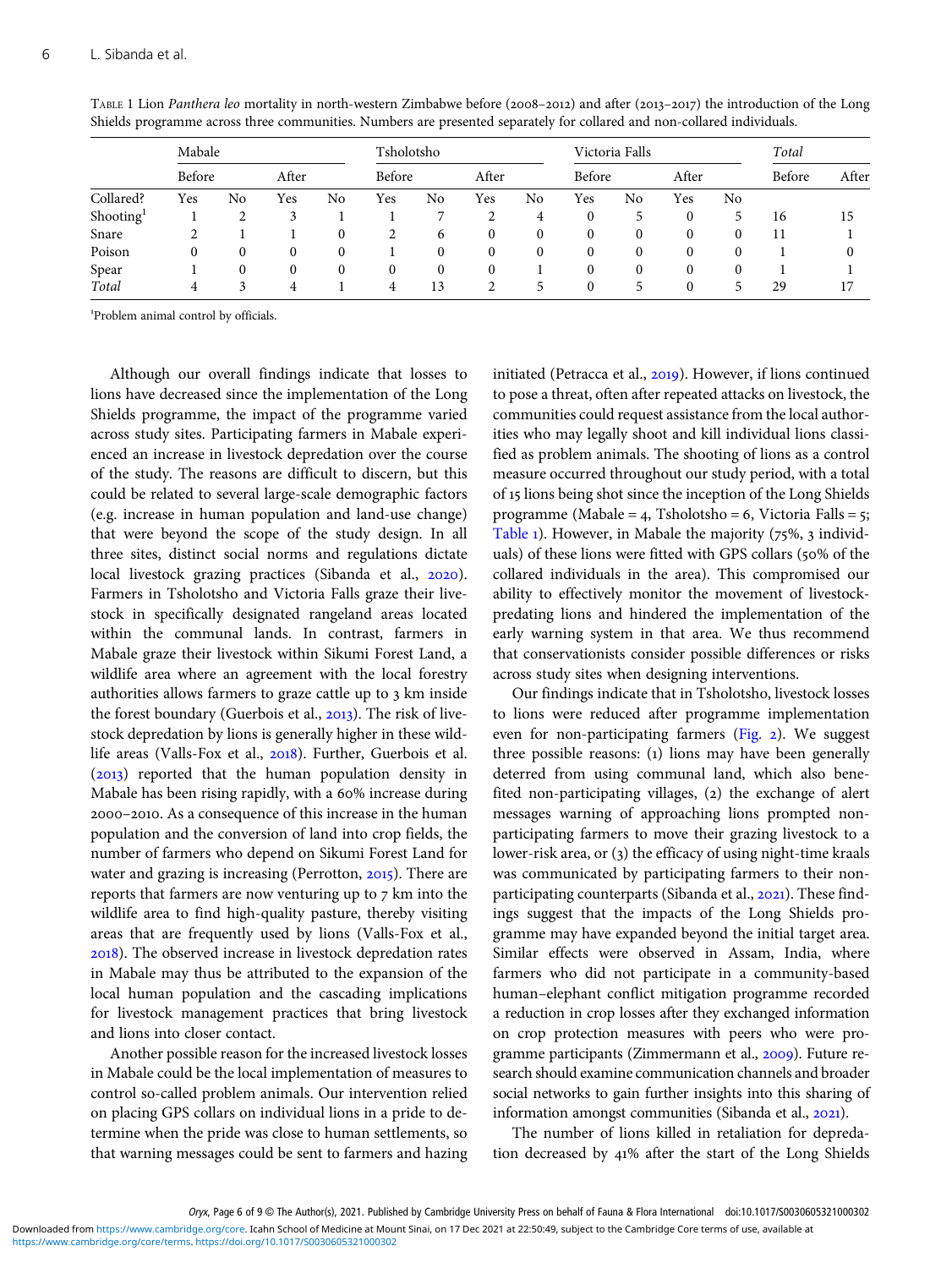programme in 2013. This includes a reduction in the illegal killing of lions using wire snares, probably because lions found in proximity to villages were deterred by non-lethal methods (Petracca et al., 2019). Farmers may also perceive the actions of their local Community Guardians as effective in mitigating depredation risk and therefore be less inclined to take retaliatory action themselves. In addition, for fear of repercussions or arrest by wildlife authorities, farmers may have been hesitant to illegally kill lions that they knew were being closely monitored. Our findings are comparable to those in Amboseli, Kenya (Hazzah et al., 2014), where the retaliatory killing of lions by farmers decreased by almost % years after the Lion Guardian programme was implemented. Involving local people in lion conservation and recruiting influential young warriors as Lion Guardians were factors contributing to the decline in lion killings. Active participation of local communities in decision-making and planning can increase trust and foster a sense of stewardship towards carnivores (Morehouse et al., 2020). Collaborative approaches can also ensure that the aims, actions and outcomes of interventions are relevant for all stakeholders and aligned with the interests of the community (Chase et al., ). Similarly, in the Long Shields programme, local farmers were directly involved in selecting the Community Guardians and informing the design of the programme. The importance of this approach, and the resulting outcomes, cannot be overstated.

We found that the legal shooting of lions by government officials remained constant over time, suggesting that authorities did not change their policy or behaviour in response to the implementation of the Long Shields programme. This may reflect a situation in which government officials shoot perceived problem animals to appease affected communities (Hoare, 1995), in a so-called ritual palliative response, which has been described as common in addressing human-elephant conflict (Hoare, 2012). In our study area, this may negatively affect local lion populations. We therefore recommend further research into this aspect of lion management, including examining the barriers to and opportunities for policy change, and related capacity-building for behaviour change, amongst wildlife managers.

We found only a weak correlation between the number of livestock depredated by lions and the number of retaliatory lion killings by farmers. This suggests that farmers do not necessarily kill lions that attack their livestock. This could be attributed to farmers being aware that killing lions is illegal and punishable by imprisonment. In addition, most farmers lack the skills and weapons to kill a lion, and the killing of lions is not a strong cultural tradition in this area (unlike in other areas in East Africa; Loveridge et al.,  $2010$ ).

Although our findings are encouraging, we acknowledge there are some limitations. The allocation of villages to the Long Shields programme was not random: we focused the programme on villages that had experienced higher levels of livestock depredation. Non-random treatment allocation may result in regression to the mean, a statistical phenomenon that makes natural variations in data appear like a real change (Barnett et al.,  $2005$ ). However, in our study this is not likely to be a problem because villages that experienced higher levels of livestock depredation had been in this situation for some time prior to the commencement of the study; they did not happen to experience high impacts at the time of the study.

#### Conclusion

Using farmers' reports of livestock depredation and retaliatory killing of lions, we examined the effectiveness of the community-based Long Shields Community Guardians programme, which aims to promote human–lion coexistence. Overall, we found that participating farmers reported a significant reduction of livestock loss to lions, compared to those not included in the programme. The primary mechanism resulting in the decrease in livestock depredation was the alerting of farmers to the presence of lions, and farmers consequently moving their livestock to areas of lower risk (Sibanda et al., 2021). The Long Shields programme did not have a detectable effect on depredation by other carnivores because it was designed specifically to prevent incidents involving lions. As hypothesized, the number of retaliatory lion killings by farmers was reduced by 41% since the inception of the Long Shields programme, which we attribute to the alerts farmers received of approaching lions and the fact that lions were hazed to encourage them away from human settlements (Petracca et al., ). Our findings indicate that the Long Shields programme, and particularly the collaborative and participatory approach used for its development, is an effective conservation model that could be applied at a larger scale to promote human–lion coexistence. We conclude that livestock depredation by lions can be effectively reduced through locally relevant community-based approaches, and this conservation model could be implemented in other contexts to address the negative impacts of lions on people and vice versa.

Acknowledgements We thank the farmers and the Chiefs in Mabale, Victoria Falls and Tsholotsho for their participation, and the Hwange and Tsholotsho Rural District Councils and the Zimbabwe National Parks and Wildlife Authority for their support and permission to undertake this work. This study was initiated as a partnership with Panthera and was funded by the Darwin Initiative for Biodiversity (grant number 22-3270), The Cecil Fund, the Robertson Foundation and the Recanati-Kaplan Foundation. Funders did not influence study design, analysis or interpretation of the results.

Author contributions Study design and fieldwork: LS, EvdM, BD, LJM, JEH, RHP, AJL; data analysis and writing: LS, PJJ, EvdM, CH, DWM, AJL.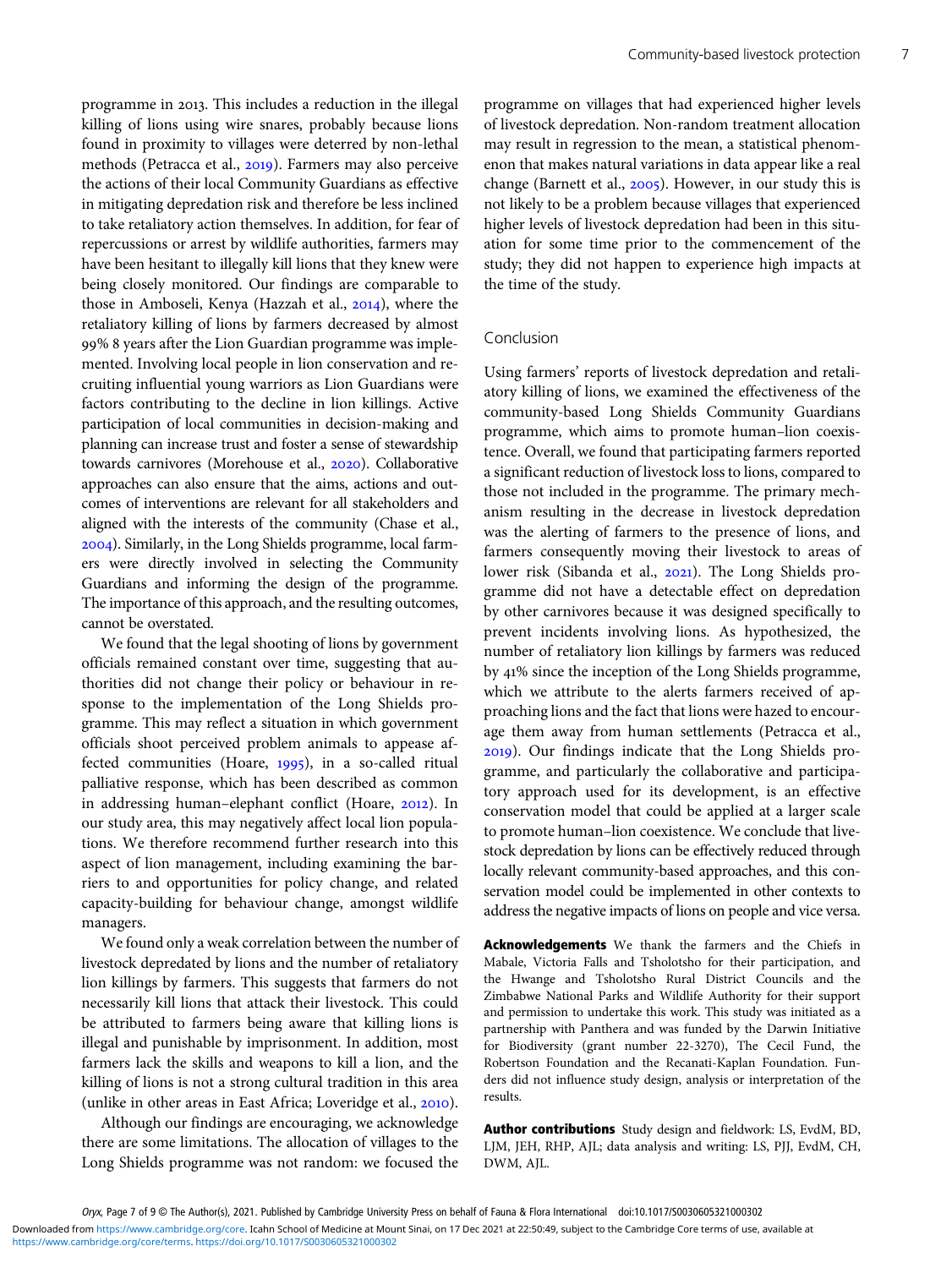#### <span id="page-7-0"></span>Conflicts of interest None.

**Ethical standards** This research abided by the Oryx guidelines on ethical standards. Our experimental design was approved by the Social Science and Humanities Interdivisional Research Ethics Committee of the University of Oxford (ref. R52851/RE001), and we acquired research permits from the Research Council of Zimbabwe (ref. 02786) and the Zimbabwean Ministry of Rural Development ref. (P/13/3).

#### References

- BARNETT, A.G., VAN DER POLS, J.C. & DOBSON, A.J. (2005) Regression to the mean: what it is and how to deal with it. International Journal of Epidemiology, 34, 215-220.
- BATES, D., MAECHLER, M., BOLKER, B. & WALKER, S. (2015) Fitting linear mixed-effects models using lme4. Journal of Statistical Software, 67, 1-48.
- BAUER, H., PACKER, C., FUNSTON, P.F., HENSCHEL, P. & NOWELL, K. (2016) Panthera leo. In The IUCN Red List of Threatened Species 2020. dx.doi.org/10.2305[/IUCN.UK.](https://dx.doi.org/10.2305/IUCN.UK.2020-1.RLTS.T15954A163991139.en)2020-1.RLTS.T15954A163991139. [en](https://dx.doi.org/10.2305/IUCN.UK.2020-1.RLTS.T15954A163991139.en) [accessed 12 February 2020].
- BAYLIS, K., HONEY-ROSÉS, J., BÖRNER, J., CORBERA, E., EZZINE-DE-BLAS, D., FERRARO, P.J. et al. (2016) Mainstreaming impact evaluation in nature conservation. Conservation Letters,  $9,58-64.$
- BOLKER, B.M., BROOKS, M.E., CLARK, C.J., GEANGE, S.W., POULSEN, J.R., STEVENS, M.H. & WHITE, J.S. (2009) Generalized linear mixed models: a practical guide for ecology and evolution. Trends in Ecology and Evolution, 24, 127-135.
- CAMPFIRE (2016) Community Benefits Summary. CAMPFIRE Association, Harare, Zimbabwe. [campfirezimbabwe.org/article/](http://www.campfirezimbabwe.org/article/community-benefits-summary) [community-benefits-summary](http://www.campfirezimbabwe.org/article/community-benefits-summary) [accessed 11 June 2020].
- CHASE, L.C., DECKER, D.J. & LAUBER, T.B. (2004) Public participation in wildlife management: what do stakeholders want? Society and Natural Resources, 17, 629-639.
- CUSHMAN, S.A., ELLIOT, N.B., BAUER, D., KESCH, K., BAHAA-EL-DIN, L., BOTHWELL, H. et al. (2018) Prioritizing core areas, corridors and conflict hotspots for lion conservation in southern Africa. PLOS ONE, 13, e0196213.
- DICKMAN, A.J., HAZZAH, L., CARBONE, C. & DURANT, S.M. (2014) Carnivores, culture and 'contagious conflict': multiple factors influence perceived problems with carnivores in Tanzania's Ruaha landscape. Biological Conservation, 178, 19-27.
- GERTLER, P.J., MARTINEZ, S., PREMAND, P., RAWLINGS, L.B. & VERMEERSCH, C.M.J. (2011) Impact Evaluation in Practice. The World Bank, Washington, DC, USA.
- GUERBOIS, C., DUFOUR, A.B., MTARE, G. & FRITZ, H. (2013) Insights for integrated conservation from attitudes of people toward protected areas near Hwange National Park, Zimbabwe. Conservation Biology, 27, 844-855.
- HAZZAH, L., DOLRENRY, S., NAUGHTON-TREVES , L., EDWARDS, C.T., MWEBI, O., KEARNEY, F. & FRANK, L. (2014) Efficacy of two lion conservation programs in Maasailand, Kenya. Conservation Biology,  $28, 851 - 860.$
- HOARE, R.E. (1995) Options for the control of elephants in conflict with people. Pachyderm, 19, 54-63.
- HOARE, R.E. (2012) Lessons from 15 years of human-elephant conflict mitigation: management considerations involving biological, physical and governance issues in Africa. Pachyderm, 51, 60-74.
- HUGHES, C., YARMEY, N., MOREHOUSE, A. & NIELSEN, S. (2020) Problem perspectives and grizzly bears: a case study of Alberta's

grizzly bear recovery policy. Frontiers in Ecology and Evolution, 8, 38.

- KUIPER, T.R., LOVERIDGE, A.J., PARKER, D.M., JOHNSON, P.J., HUNT, J.E., STAPELKAMP, B. et al. (2015) Seasonal herding practices influence predation on domestic stock by African lions along a protected area boundary. Biological Conservation, 191, 546-554.
- LICHTENFELD, L.L., TROUT, C. & KISIMIR, E.L. (2014) Evidence-based conservation: predator-proof bomas protect livestock and lions. Biodiversity and Conservation, 24, 483-491.
- LOVERIDGE, A.J., HEMSON, G., DAVIDSON, Z. & MACDONALD, D.W. (2010) African lions on the edge: reserve boundaries as attractive sinks. In Biology and Conservation of Wild Felids (eds D.W. Macdonald & A.J. Loveridge), pp. 283-314. Oxford University Press, Oxford, UK.
- LOVERIDGE, A.J., KUIPER, T., PARRY, R.H., SIBANDA, L., HUNT, J.H., STAPELKAMP, B. et al. (2017) Bells, bomas and beefsteak: complex patterns of human–predator conflict at the wildlife–agropastoral interface in Zimbabwe. PeerJ, 5, 1-24.
- MADDEN, F. (2004) Creating coexistence between humans and wildlife: global perspectives on local efforts to address human– wildlife conflict. Human Dimensions of Wildlife, 9, 247-257.
- MCMANUS, J.S., DICKMAN, A.J., GAYNOR, D., SMUTS, B.H. & MACDONALD, D.W. (2014) Dead or alive? Comparing costs and benefits of lethal and non-lethal human–wildlife conflict mitigation on livestock farms. Oryx, 49,  $687-695$ .
- MILLER, J.R.B., STONER, K.J., CEJTIN, M.R., MEYER, T.K., MIDDLETON, A.D. & SCHMITZ, O.J. (2016) Effectiveness of contemporary techniques for reducing livestock depredations by large carnivores. Wildlife Society Bulletin, 40, 806-815.
- MOREHOUSE, A.T., HUGHES, C., MANNERS, N., BECTELL, J. & BRUDER, T. (2020) Carnivores and communities: a case study of human–carnivore conflict mitigation in southwestern Alberta. Frontiers in Ecology and Evolution, 8, 2.
- OGADA, M.O., WOODROFFE, R., OGUGE, N.O. & FRANK, L.G. (2003) Limiting depredation by African carnivores: the role of livestock husbandry. Conservation Biology, 17, 1521-1530.
- PERROTTON, A. (2015) Cattle herding and coexistence between protected areas and their peripheries: a participatory approach. PhD thesis, University of Montpellier, Montpellier, France.
- PETRACCA, L.S., FRAIR, J.L., BASTILLE-ROUSSEAU, G., HUNT, J.E., MACDONALD, D.W., SIBANDA, L. & LOVERIDGE, A.J. (2019) The effectiveness of hazing African lions as a conflict mitigation tool: implications for carnivore management. Ecosphere, 10, e02967.
- R CORE TEAM (2019) R: A Language and Environment for Statistical Computing. R Foundation for Statistical Computing, Vienna, Austria. [r-project.org](https://www.r-project.org) [accessed 23 June 2021].
- RIPPLE, W.J., ESTES, J.A., BESCHTA, R.L., WILMERS, C.C., RITCHIE, E.G., HEBBLEWHITE, M. et al. (2014) Status and ecological effects of the world's largest carnivores. Science, 343, 151-164.
- SIBANDA, L., VAN DER MEER, E., HUGHES, C., MACDONALD, E.A., HUNT, J.E., PARRY, R.H. et al. (2020) Exploring perceptions of subsistence farmers in Northwestern Zimbabwe towards the African Lion (Panthera leo) in the context of local conservation actions. African Journal of Wildlife Research, 50, 102-118.
- SIBANDA, L., VAN DER MEER, E., JOHNSON, P.J., HUGHES, C., DLODLO, B., PARRY, R.H. et al. (2021) Evaluating the effects of a conservation intervention on rural farmers' attitudes toward lions. Human Dimensions of Wildlife, 26, 445-460.
- THIAULT, L., KERNALÉGUEN, L., OSENBERG, C.W., CLAUDET, J. & MCCREA, R. (2017) Progressive-Change BACIPS: a flexible approach for environmental impact assessment. Methods in Ecology and Evolution, 8, 288-296.
- VALLS-FOX, H., CHAMAILLÉ- JAMMES, S., DE GARINE-WICHATITSKY, M., PERROTTON, A., COURBIN, N., MIGUEL, E. et al. (2018) Water